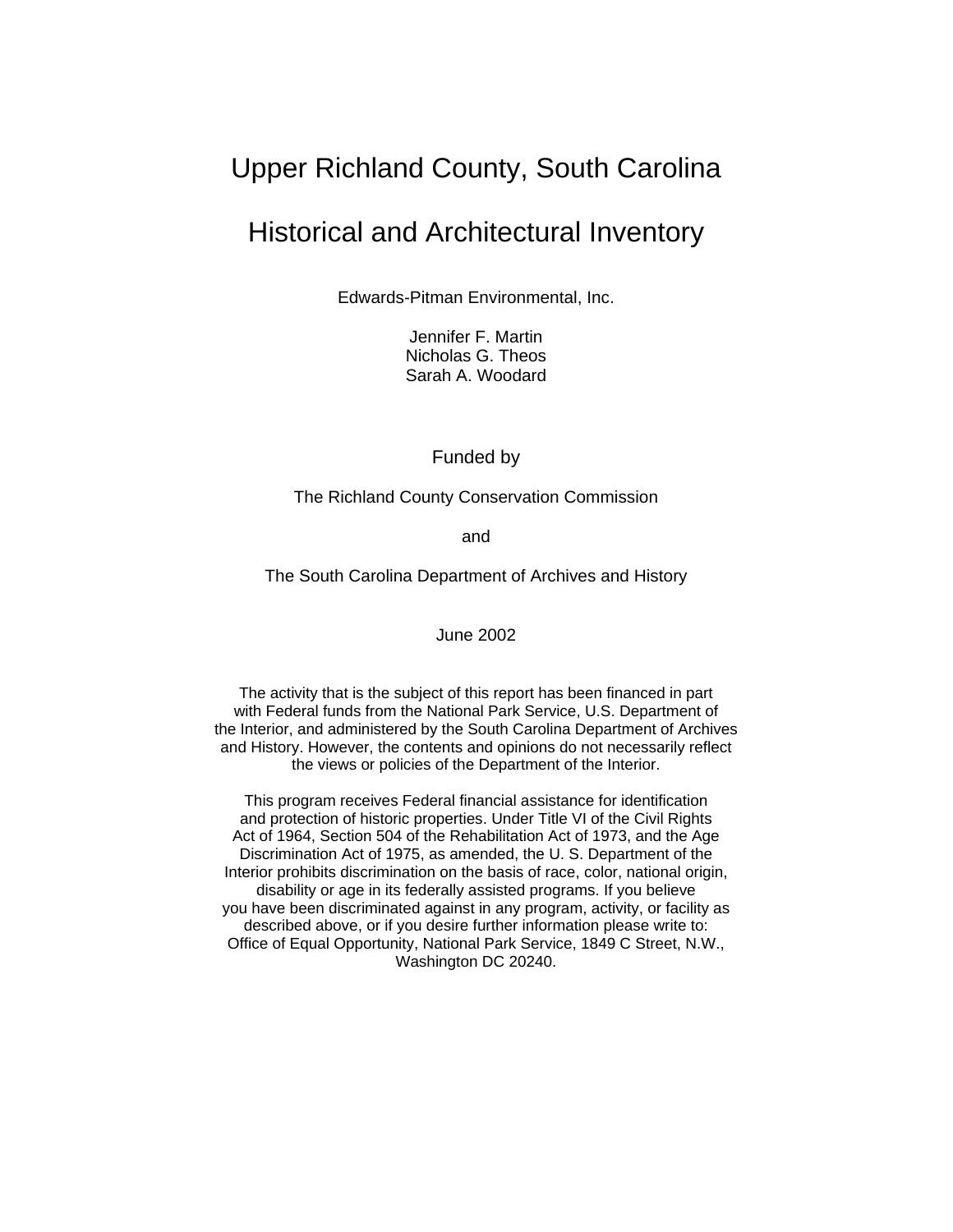#### Acknowledgements

Several individuals provided assistance without which we would not have been able to carry out this survey. Daniel J. Vivian, who served as the Survey Coordinator for the South Carolina State Historic Preservation Office during the majority of the project, offered excellent advice and technical assistance. Nick, Sarah and I wish him the best in his new job in Washington, D.C. Brad Sauls, the Grants Coordinator for the SHPO, made sure the project ran smoothly and gracefully took over the project after Dan's resignation. Ash Miller, who, like Dan Vivian, left his position while we were working on the project, exuded an air of professionalism and warmth that made the project totally enjoyable. We also wish him well in his new endeavor. Ashley Jacobs, who took over Ash Miller's position at the Richland County Administrator's office, provided much assistance as the project concluded. Leigh Edwards, a consultant for the Palmetto Trust, accompanied us in the field and showed a sincere interest in the survey. The staffs of the South Carolina Archives Search Room, the South Caroliniana and Thomas Cooper libraries at the University of South Carolina and the local history room at the Richland County Public Library delivered their assistance in a timely and friendly manner.

We also acknowledge the outstanding citizens of upper Richland County without whom this project would have been impossible. Many, many people provided historical information and directions to resources we might otherwise have overlooked. The people in and around Pontiac, Blythewood, Cedar Creek, White Rock, Ballentine and everywhere in between showed the genuine hospitality for which we South Carolinians are known. In particular, we would like to recognize Margaret DuBard, Pepper Ellisor, Fred York and Connie Martin, each of whom accompanied us in the field. Finally, we would like to thank Paige, Parker, Janice and Spencer Allen for providing us a home base from which to work.

We extend our deepest gratitude to all of you.

Jennifer Martin Durham, North Carolina 12 June 2002